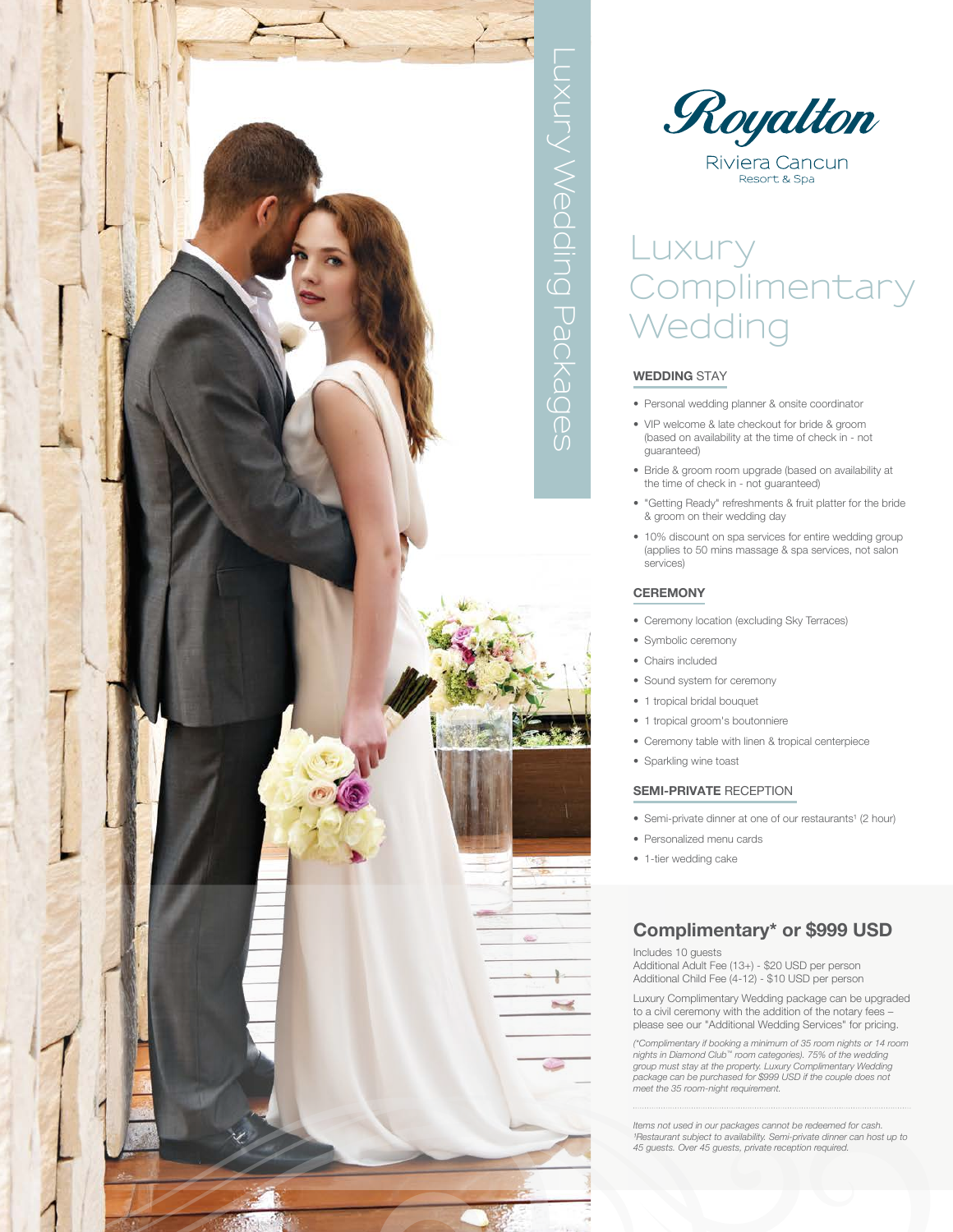# **Refined Wedding**

**\$3,999 USD 2021/2022 Wedding Dates**

### **\$4,199 USD 2023 Wedding Dates**

Includes 30 guests Additional Child Fee (4-12) - \$40 USD per person

Refined Wedding package can be upgraded to a civil ceremony with the addition of the notary fees – please see our "Additional Wedding

# **Exclusive Wedding**

### **\$10,900 USD 2021/2022 Wedding Dates**

### **\$11,199 USD 2023 Wedding Dates**

Additional Child Fee (4-12) - \$60 USD per person

Exclusive Wedding package can be upgraded to<br>a givil coromony with the addition of the natary a civil ceremony with the addition of the notary

#### **WEDDING** STAY

- Personal wedding planner & onsite coordinator
- VIP welcome & late checkout for bride & groom (based on availability)
- Bride & groom room upgrade (based on availability at the time of check in - not guaranteed)
- "Getting Ready" refreshments & fruit platter for the bride & groom on their wedding day
- 10% discount on spa services for entire wedding group (applies to 50 mins massage & spa services, not salon services)
- Breakfast in bed for the morning after the wedding

#### **CEREMONY**

- Ceremony location (excluding Sky Terraces)
- Symbolic ceremony
- Chairs included

**WEDDING** STAY

(based on availability)

not salon services)

• Couples massage (25mins) **PRE-WEDDING** EVENT

• 2 hour private BBQ party

• Includes 2 hours of standard open bar

service)

- Sound system for ceremony
- Ceremony table with linen & tropical centerpiece

• Personal wedding planner & onsite coordinator • VIP welcome & late checkout for bride & groom

the time of check in - not guaranteed)

bride & groom on their wedding day

• Bride & groom room upgrade (based on availability at

• "Getting Ready" refreshments & fruit platter for the

• 10% discount on spa services for entire wedding group (applies to 50 mins massage & spa services,

• Breakfast in bed for the morning after the wedding • \$150 spa voucher, no cash value - 6 coupons each of \$25 USD value (\*Only one coupon can be used per

- 1 tropical bridal bouquet
- 1 tropical bridesmaid bouquet
- 1 tropical groom's boutonniere
- 1 tropical groomsmen boutonniere
- Sparkling wine toast

#### **COCKTAIL** HOUR

- 3 cocktail tables with white linen
- 3 appetizers from our signature cocktail menus
- 1 hour of standard open bar service
- 1 hour of sound system

#### **PRIVATE** RECEPTION

- 3 hour private reception (select buffet or family style options)
- Includes 3 hours of standard open bar
- Round tables with white linens
- 2-tier wedding cake
- Cake table dressed with white linen
- Personalized menu cards
- 1 tropical groomsmen boutonniere
- Aisle chair tropical floral corsages (up to 8)
- Sparkling wine toast

#### **COCKTAIL** HOUR

- 3 cocktail tables with white linen
- 5 appetizers from our signature cocktail menus
- Bride & groom signature drink
- 1 hour of standard open bar service
- Solo musician violinist, saxophonist or guitarist (45 mins)

#### **PRIVATE** RECEPTION

- 4 hour private reception (select plated, family style, or buffet options)
- Includes 4 hours of standard open bar
- 4 hour sound system
- Round tables with white linens
- \$300 USD reception floral centerpiece credit
- 2-tier wedding cake
- Cake table dressed with white linen
- Personalized menu cards

#### **CEREMONY**

• Ceremony location (excluding Sky Terraces)

(this could be used as an all-white party!) • 10 Tikki Torches (\*only provided on the beach) • Caribbean Trio performance (45 mins)

- Symbolic ceremony
- Chairs included
- Sound system for ceremony
- Ceremony table with linen & tropical centerpiece
- 1 tropical bridal bouquet (includes more premium flowers)
- 1 tropical bridesmaid bouquet
- 1 tropical groom's boutonniere (includes more premium flowers)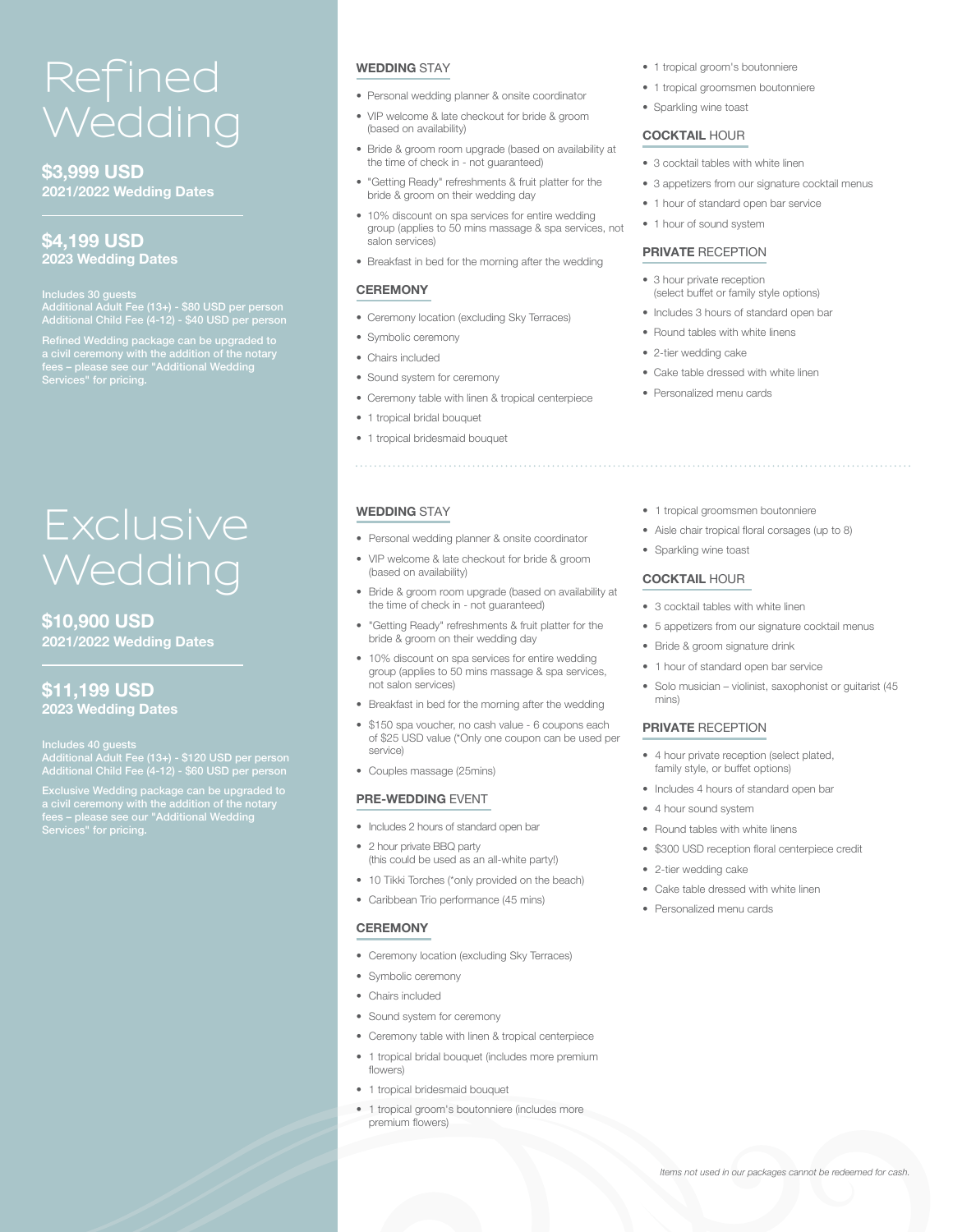# **Just the Two of Us**

### **\$699 USD**

Just the Two of Us wedding package can be upgraded to a civil ceremony with the addition of the notary fees - please see our "Additional Wedding Services" for pricing.

**The Just the Two of Us package is designed for the bride and groom who are planning a private elopement.**

#### **WEDDING** STAY

- Professional wedding coordinator
- VIP welcome
- Room upgrade for wedding couple (based on availability at the time of check in - not guaranteed)
- Late checkout for wedding couple
- 10% discount on spa services (applies to 50 mins massage & spa services, not salon services)

#### **CEREMONY**

- Symbolic wedding ceremony
- Ceremony location (excluding Sky Terraces)
- 1 tropical bridal bouquet
- 1 tropical groom's boutonniere

#### **RECEPTION**

- Private dinner on the beach (unavailable on Sundays)
- Sparkling wine
- Wedding cake



# **Sky Terrace Ceremony**<br>
• Sky Terrace at Hideaway can accomodate up to<br>
70 people and the Sky Terrace at Poyston can

**\$1,500 USD**

#### **Sky Terrace Ceremony package can be added onto any wedding package if you wish to hold your ceremony at our Sky Terrace Gazebo. Sky Terrace is accessible via elevator, complete with private washrooms.**

- 70 people and the Sky Terrace at Royalton can accomodate up to 90 people.
- Sky Gazebo location
- Welcome your guests with a sparkling cocktail or mocktail\*
- Sky Gazebo draped in white linens and 10 white aisle chair sashes
- Cocktail tables setup
- Sky Sand Ceremony (vase and 2 colours of sand included to blend your new family together)

*\*Options de cocktails ou mocktails : vin mousseux, sangria ou limonade pétillante*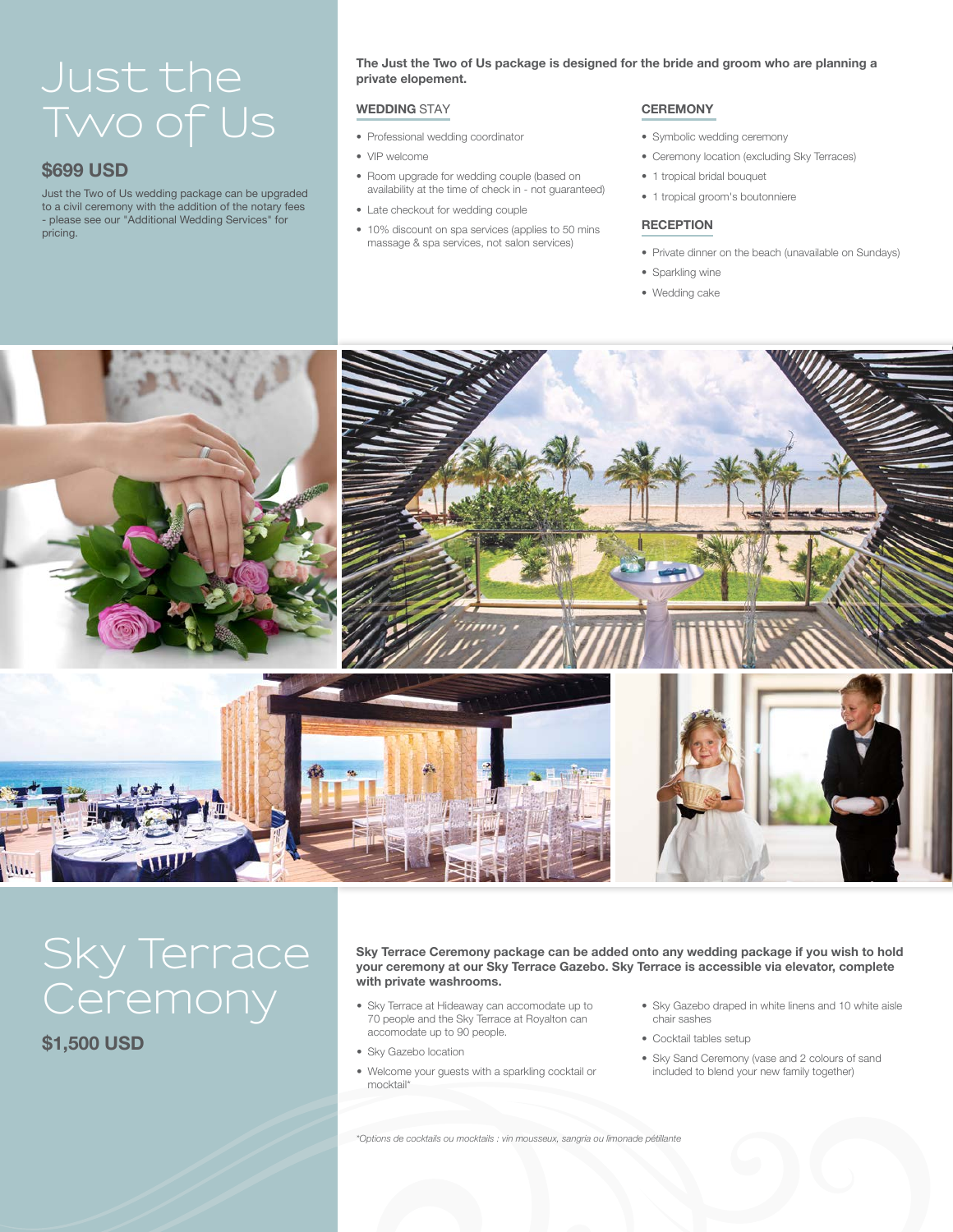# **Luxury Honeymoon**

### **Complimentary\* or \$299 USD**

\*Based on a minimum 4-night stay at the hotel for the bride and groom. \*\*Copy of marriage certificate required at the time of booking.

**The Luxury Honeymoon package is designed for the newlywed who have been married within the last 6 months and are looking for some peaceful romance.\*\***

- VIP welcome
- Newlywed room upgrade (based on availability at the time of check in - not guaranteed)
- Room with a king size bed
- Sparkling wine and fruit tray
- 10% discount in spa treatments
- Romantic dinner for two on the beach



# **Mexican Experience**

## **\$3,100 USD**

\*Location to be determined at time of booking based on availability and group size.

\*Package based on up to 20 guests. Additional guests can be added for \$50 USD per person.

#### **The Mexican Experience is a unique add-on package that can be combined with any Royalton wedding package to give your guests a taste of Mexico.**

- One-hour private cocktail party including three Mexican hors d'oeuvres and two traditional cocktails
- Live Mariachi band performance for cocktail hour (45 minutes)
- Traditional Mexican dinner in a private location\* with a Mexican-infused menu. Includes 3-hours of open bar.
- Mexican duo performance during dinner reception (1 hour)
- One-tier wedding cake
- Tequila tasting taste and sample different tequilas during your private reception